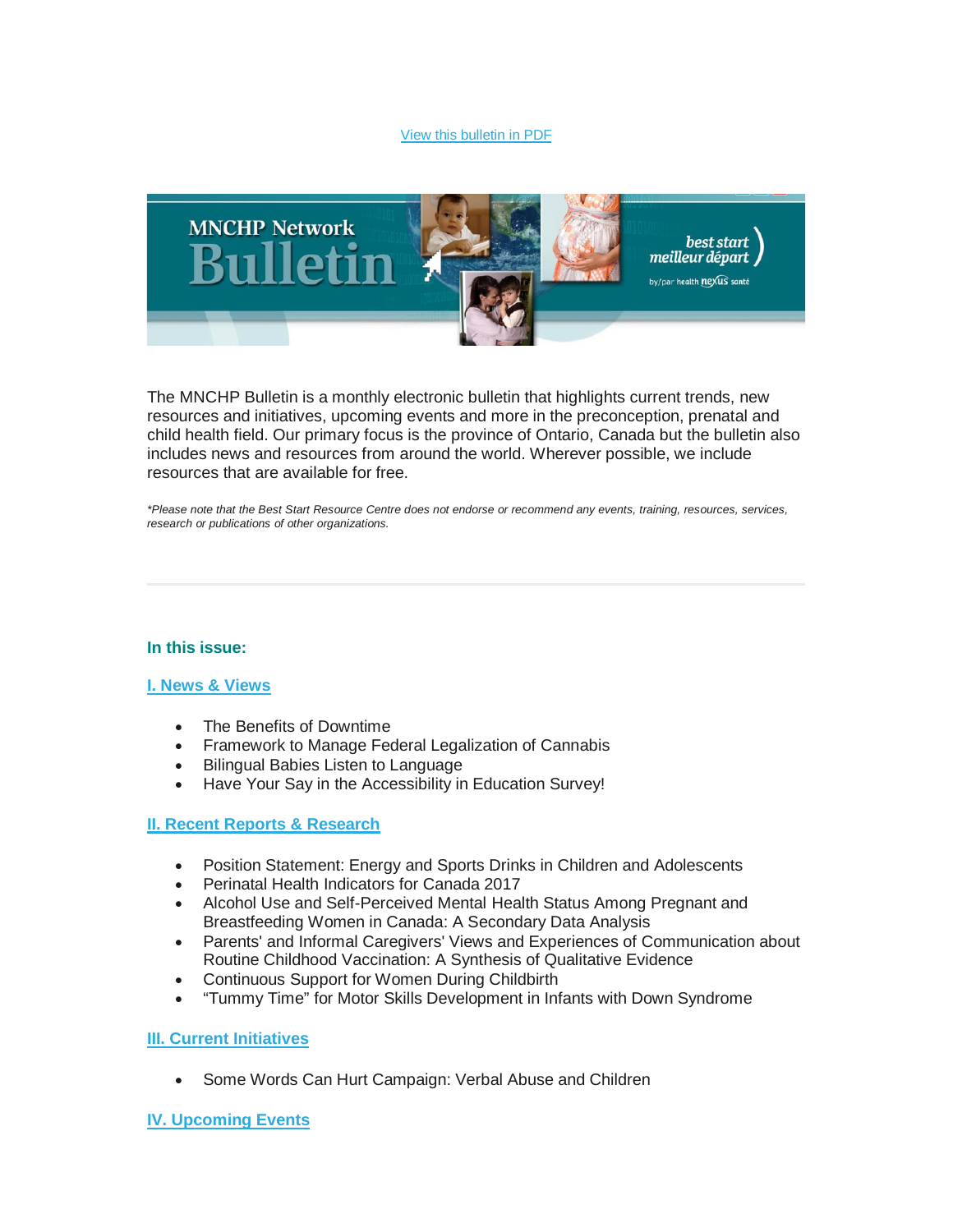- Lamaze International Twitter Chats
- CAPPA's Annual Perinatal Conference
- Early Childhood Education Professional Development Webinar Series 2017
- Perinatal Mood Disorders: Building Communities Supporting Wellness
- 30<sup>th</sup> Anniversary of Health Promotion Ontario Conference
- The 8th International Research Conference on Adolescents and Adults with Fetal Alcohol Spectrum Disorder (FASD): Review, Respond and Relate – Integrating Research, Policy and Practice Around the World

#### **[V. Resources](#page-10-0)**

- Parent Resources
- Working with Families Experiencing Separation/Divorce
- Social Determinants of Health (SDOH) Map

#### **[VI. Featured Resources by the](#page-10-1)** *Best Start Resource Centre*

- Atuaqsijut: Following the Path Sharing Inuit Specific Ways
- Targeted Supports for Ontario Populations with Lower Rates of Breastfeeding
- Feeding Your Baby A Guide to Help You Introduce Solid Foods

## <span id="page-1-0"></span>**I. News & Views**

#### **The Benefits of Downtime**

Tina Albrecht from the *BC Council for Families* (2017) wrote a blog about downtime for children. She discusses how downtime allows the brain to refresh its ability to pay attention, stay motivated and be productive and creative. She suggests that a break for children could be something simple like taking part in unstructured play, goofing around, biking, reading a book, kicking a soccer ball around the back yard or even making a snack.

#### [Read more](https://www.bccf.ca/bccf/blog/the-benefits-of-downtime/)

#### **Framework to Manage Federal Legalization of Cannabis**

In response to the federal government's plan to legalize cannabis by July 2018, the Government of Ontario (2017) committed to a framework to govern the lawful use and retail of recreational cannabis as a carefully controlled substance within the province. Key elements include:

- The proposed minimum age to use, purchase and possess recreational cannabis will be 19. It will be prohibited in public places and workplaces.
- The LCBO will oversee the legal retail of cannabis in Ontario through new standalone cannabis stores and an online order service.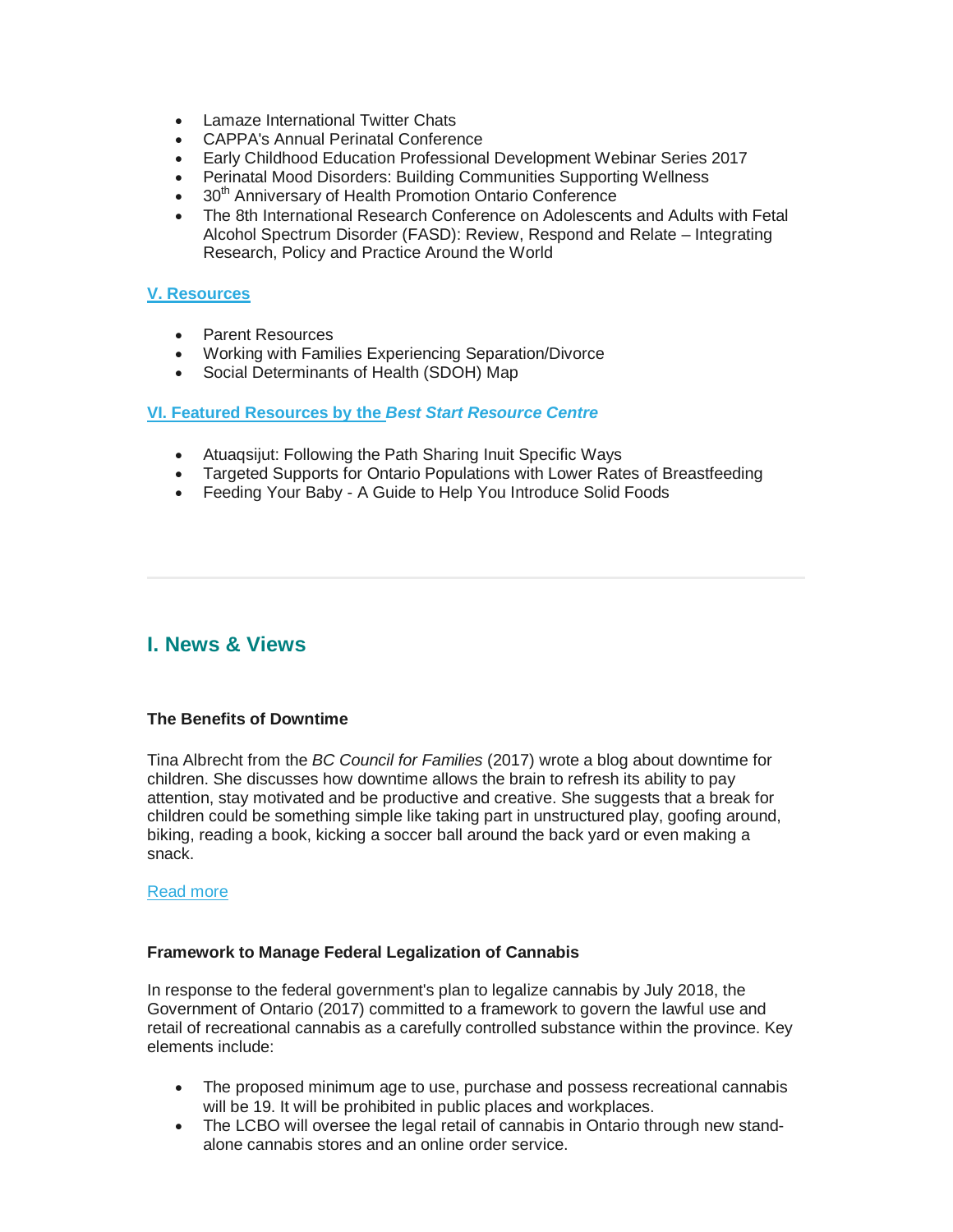- Approximately 150 standalone stores will be opened by 2020, including 80 by July 1, 2019, servicing all regions of the province. Online distribution will be available across the province from July 2018 onward.
- Illicit cannabis dispensaries are not and will not be legal retailers.
- Ontario will prohibit individuals under the age of 19 from possessing or consuming recreational cannabis, which will allow police to confiscate small amounts of cannabis from young people. The province's approach to protecting youth will focus on prevention, diversion, and harm reduction without unnecessarily bringing them into contact with the justice system.
- Young people and vulnerable populations will be supported through the development of an integrated prevention and harm reduction approach that would promote awareness of cannabis-related health harms and help people make informed decisions about use. The approach will also include education, health and social service providers that work with, and educate, youth and young adults (Government of Ontario 2017).

Read the news release in [English](https://news.ontario.ca/mag/en/2017/09/ontario-releases-safe-and-sensible-framework-to-manage-federal-legalization-of-cannabis.html?utm_source=ondemand&utm_medium=email&utm_campaign=p) or [French](https://news.ontario.ca/mag/fr/2017/09/lontario-publie-un-cadre-sur-et-judicieux-pour-gerer-la-legalisation-du-cannabis-par-le-gouvernement.html)

#### **Bilingual Babies Listen to Language**

A recent study published in the journal *Proceedings of the National Academy of Sciences* found that bilingual infants as young as 20 months of age efficiently and accurately process two languages. According Lew-Williams: "They do not think that 'dog' and 'chien' [French] are just two versions of the same thing. They implicitly know that these words belong to different languages" (ScienceDaily 2017).

[Learn more](https://www.sciencedaily.com/releases/2017/08/170807155145.htm)

#### **Have Your Say in the Accessibility in Education Survey!**

The Ontario Government's Accessibility in Education survey deadline has been extended until October 16th.

Don't miss your chance to share ideas about how the government can identify proposed areas of focus for a new accessibility standard for education under the Accessibility for Ontarians with Disabilities Act.

Your feedback will help determine the scope of the standard and the mandate of a Standards Development Committee working on new accessibility standards for education in Ontario.

Go to the [English survey](http://autismontario.us12.list-manage.com/track/click?u=9110a1caf170c419b5a53c7c1&id=46f839357c&e=3b427a9f3d) or [French survey](http://autismontario.us12.list-manage.com/track/click?u=9110a1caf170c419b5a53c7c1&id=b5e0ce9023&e=3b427a9f3d)

## <span id="page-2-0"></span>**II. Recent Reports & Research**

**Position Statement: Energy and Sports Drinks in Children and Adolescents**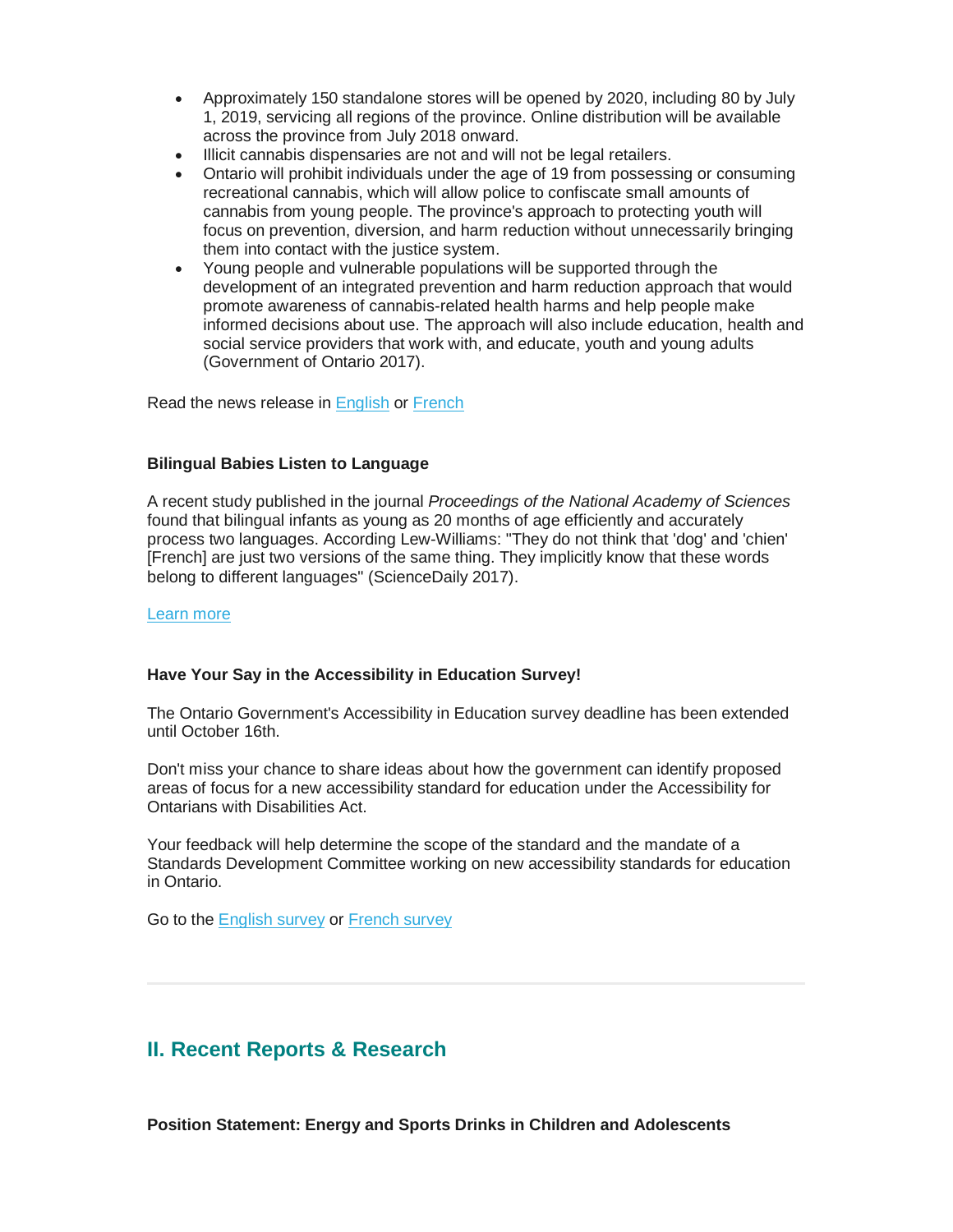The Canadian Paediatric Society released a new position statement (Pound, Blair, CPS, & Nutrition and Gastroenterology Committee, 2017, September 26).

#### ABSTRACT

Sports drinks and caffeinated energy drinks (CEDs) are commonly consumed by youth. Both sports drinks and CEDs pose potential risks for the health of children and adolescents and may contribute to obesity. Sports drinks are generally unnecessary for children engaged in routine or play-based physical activity. CEDs may affect children and adolescents more than adults because they weigh less and thus experience greater exposure to stimulant ingredients per kilogram of body weight. Paediatricians need to recognize and educate patients and families on the differences between sport drinks and CEDs. Screening for the consumption of CEDs, especially when mixed with alcohol, should be done routinely. The combination of CEDs and alcohol may be a marker for higher risk of substance use or abuse and for other health-compromising behaviours.

Read the position statement in [English](http://www.cps.ca/en/documents/position/energy-and-sports-drinks) or [French](http://www.cps.ca/fr/documents/position/les-boissons-pour-sportifs-et-les-boissons-energisantes)

#### **Perinatal Health Indicators for Canada 2017**

This report by the Canadian Perinatal Surveillance System (2017) presents surveillance information on key indicators of maternal, fetal and infant health in Canada including:

- Rate of live births to teenage mothers
- Rate of live births to older mothers
- Rate of caesarean delivery
- Severe maternal morbidity rate
- Pregnancy-related mortality rate
- Preterm birth rate
- Post-term birth rate
- Small-for-gestational-age birth rate
- Large-for-gestational-age birth rate
- Fetal mortality rate
- Infant mortality rate
- Neonatal mortality rate
- Birth prevalence of congenital anomalies
- Multiple birth rate

The results presented are based on the most recent available data:

- Vital statistics data up to 2010 and 2011
- Hospitalization data up to 2014-2015

The report includes the following main findings:

- The rate of infant mortality remained stable and very low. The latest data (2011) show that the rate of infant mortality was 5 deaths per 1,000 live births.
- Between 2007 and 2014, the rate of live births to teenage mothers aged 18-19 years has steadily declined from 27.2 to 18.6 per 1,000 females.
- The overall rate of caesarean delivery was 28.4% of hospital deliveries in 2014- 2015.

To request a PDF copy of the report, please emai[l cpss-scsp@phac-aspc.gc.ca.](mailto:cpss-scsp@phac-aspc.gc.ca)

#### **Alcohol Use and Self-Perceived Mental Health Status Among Pregnant and**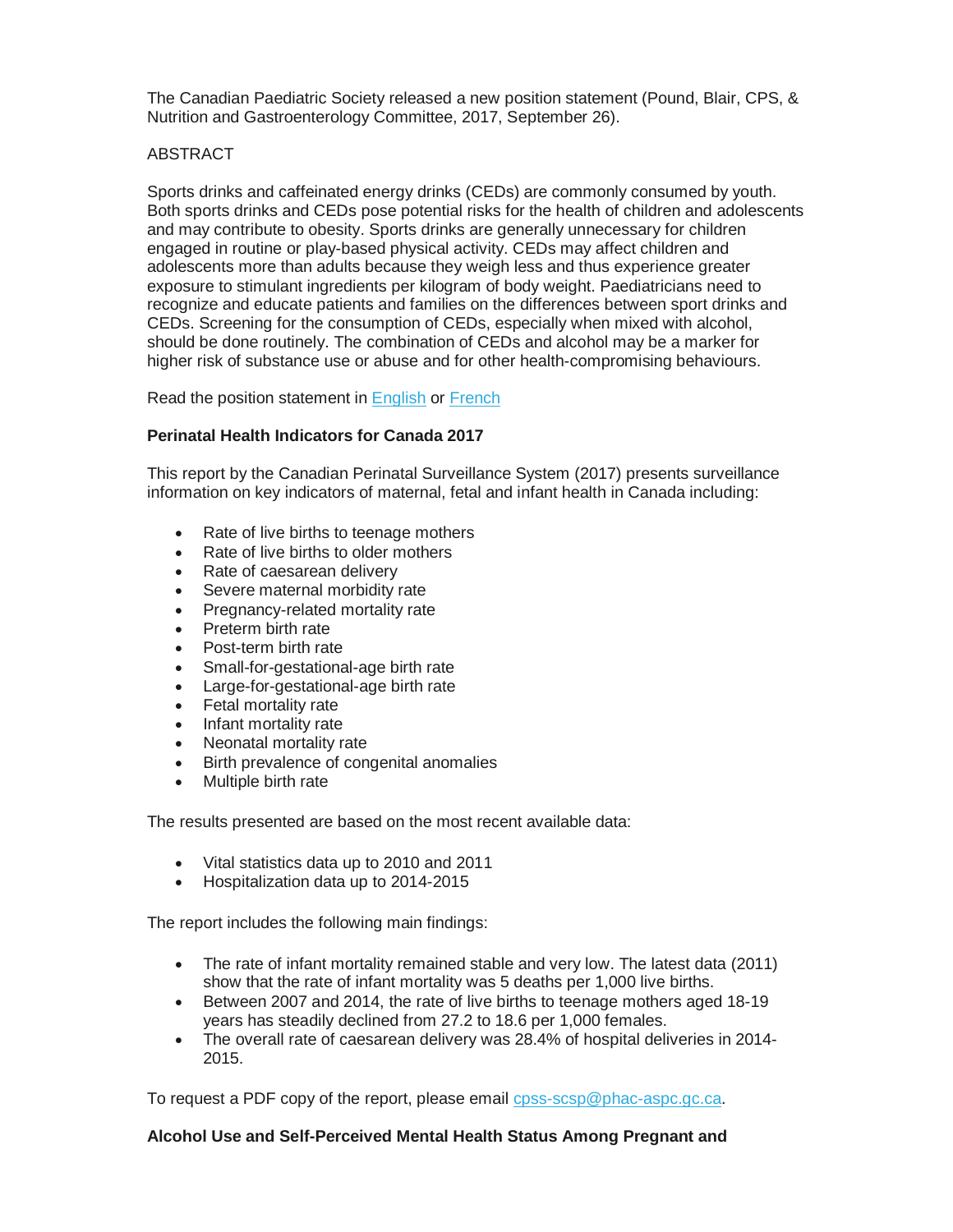#### **Breastfeeding Women in Canada: A Secondary Data Analysis**

(Lange, Quere, Shield, Rehm, & Popova 2015)

#### ABSTRACT

#### **Objective:**

To estimate the prevalence of alcohol consumption during pregnancy and while breastfeeding in Canada from 2003 to 2010, and to test the relation between selfperceived mental health status and alcohol consumption during pregnancy and while breastfeeding.

#### **Design:**

Secondary analysis of four cycles of the Canadian Community Health Survey, a population-based cross-sectional survey.

#### **Setting:**

Canada.

#### **Sample:**

A total of 18 612 pregnant and 15 836 breastfeeding women.

#### **Methods:**

The prevalence of alcohol consumption during pregnancy and while breastfeeding and 95% confidence intervals (CI) were calculated by province and territory, and cycle. The relation between self-perceived mental health status and alcohol consumption during pregnancy and while breastfeeding was explored using quasi-Poisson regression models.

#### **Main outcome measures:**

Alcohol consumption during pregnancy and while breastfeeding, and self-perceived mental health status.

#### **Results:**

In Canada, between 2003 and 2010, approximately one in every ten pregnant women (9.9%; 95%CI 9.2–10.5%) and two in every ten breastfeeding women (20.3%; 95%CI 19.4–21.2%) women consumed alcohol. Women with a lower self-perceived mental health status (i.e. 'good') were 1.40 (95%CI 1.18–1.67, *P* < 0.001) times more likely to have consumed alcohol during pregnancy, compared with women with an 'excellent' selfperceived mental health. There were no notable differences between the categories of mental health status in regard to alcohol consumption while breastfeeding.

#### **Conclusion:**

Despite public health efforts in Canada, a significant proportion of pregnant and breastfeeding women consume alcohol. It is imperative that a standard screening protocol be initiated among pregnant and breastfeeding women, especially in high-risk populations (e.g. women utilising substance abuse treatment programs).

#### **Tweetable abstract:**

In Canada in 2003–2010, approximately 10% of pregnant and 20% of breastfeeding women consumed alcohol.

#### [Read the full article](http://onlinelibrary.wiley.com/doi/10.1111/1471-0528.13525/full)

**Parents' and Informal Caregivers' Views and Experiences of Communication about Routine Childhood Vaccination: A Synthesis of Qualitative Evidence** (Ames, Glenton & Lewin 2017)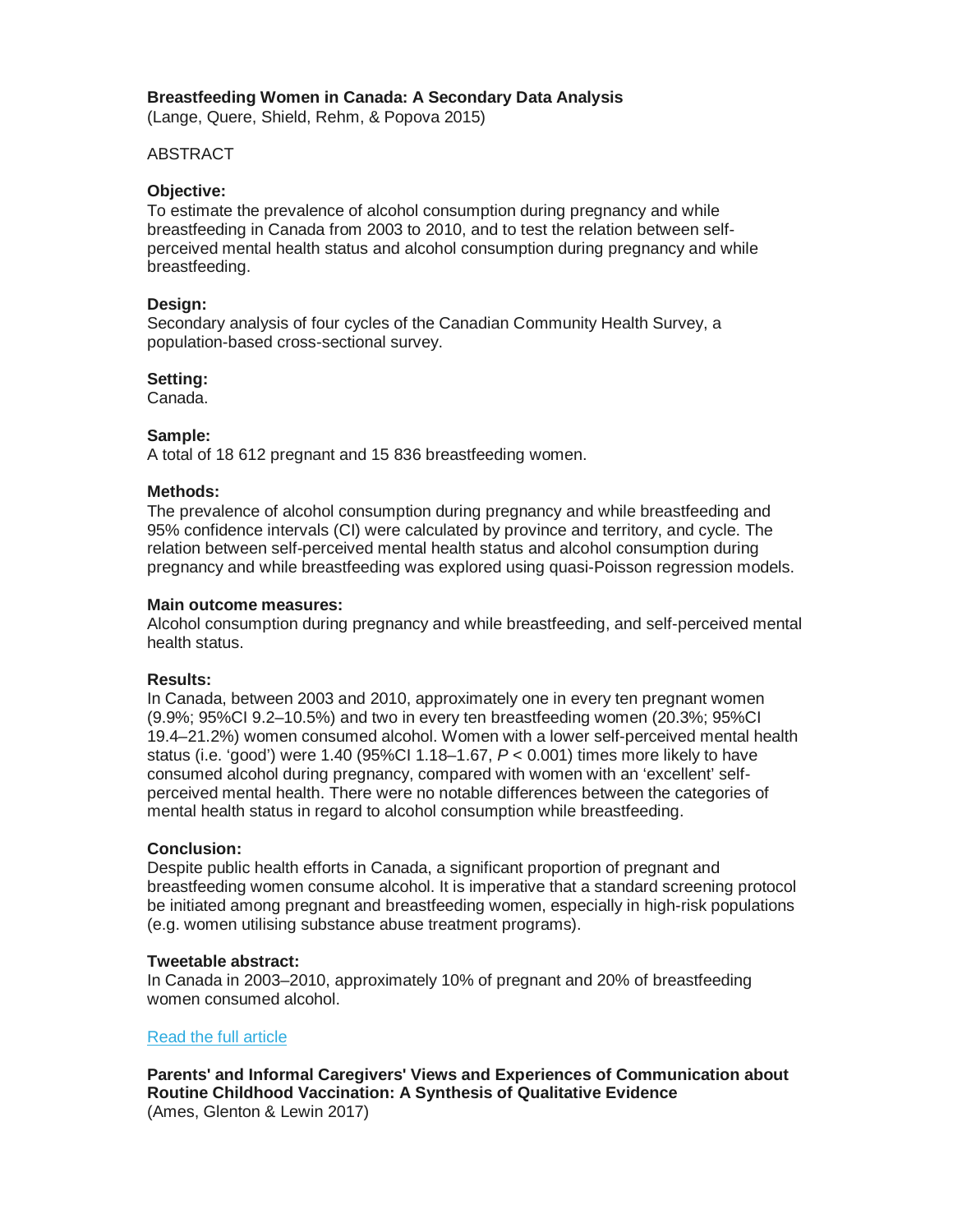#### SUMMARY

#### **What are parents' and informal caregivers' views and experiences of communication about routine early childhood vaccination?**

The aim of this Cochrane review was to explore how parents experience communication about vaccination for children under six years of age. We searched for and analysed qualitative studies that could answer this question.

Qualitative research explores how people perceive and experience the world around them. This review of qualitative research supplements other Cochrane reviews that assess the effect of different communication strategies on parents' knowledge, attitudes and behaviour about childhood vaccination.

#### **Key messages**

We are quite confident in the evidence we found that parents want clear, timely and balanced information, but that they often find this information to be lacking. The amount of information parents want and the sources they trust appear to be linked to their acceptance of vaccination; however, our confidence in this last finding is only low to moderate.

#### **What did we study in the review?**

Childhood vaccination is an effective way of preventing serious childhood illnesses. However, many children do not receive all of the recommended immunisations. There may be different reasons for this. Some parents do not have access to the vaccine, for instance because of poor quality health services, distance from their home to a health facility or lack of money. Some parents do not trust the vaccine itself or the healthcare worker who provides it, while others do not see the need to vaccinate their children at all. Parents may not know how vaccinations work or about the diseases that they prevent. They may also have received information that is misleading or incorrect.

To address some of these issues, governments and health agencies often try to communicate with parents about childhood vaccinations. This communication can take place at healthcare facilities, at home or in the community. Communication can be twoway, for instance face-to-face discussions between parents and healthcare providers. It can also involve one-way communication, for instance information provided through text messaging, posters, leaflets, or radio or television programmes. Some types of communication allow parents to actively discuss the vaccine, its benefits and harms, and the disease it aims to prevent. Other types of communication simply give information about these issues or about when and where vaccines are available. People involved in vaccine programmes need to understand how parents experience different types of communication about vaccination and how this influences their decision to vaccinate their child.

#### **What are the main findings of the review?**

We included 38 studies in our review. Most of the studies were from high-income countries and explored mothers' perceptions of vaccine communication. Some of the studies also included the views of fathers, grandmothers and other caregivers.

In general, parents wanted more information than they were getting (high confidence). For some parents, a lack of information led to worry and regret about their vaccination decision (moderate confidence).

Parents wanted balanced information about both the benefits and risks of vaccination (high confidence), presented in a clear and simple manner (moderate confidence) and tailored to their situation (low confidence). Parents wanted vaccination information to be available outside of the health services (low confidence). They wanted this information in good time before each vaccination appointment and not while their child was being vaccinated (moderate confidence).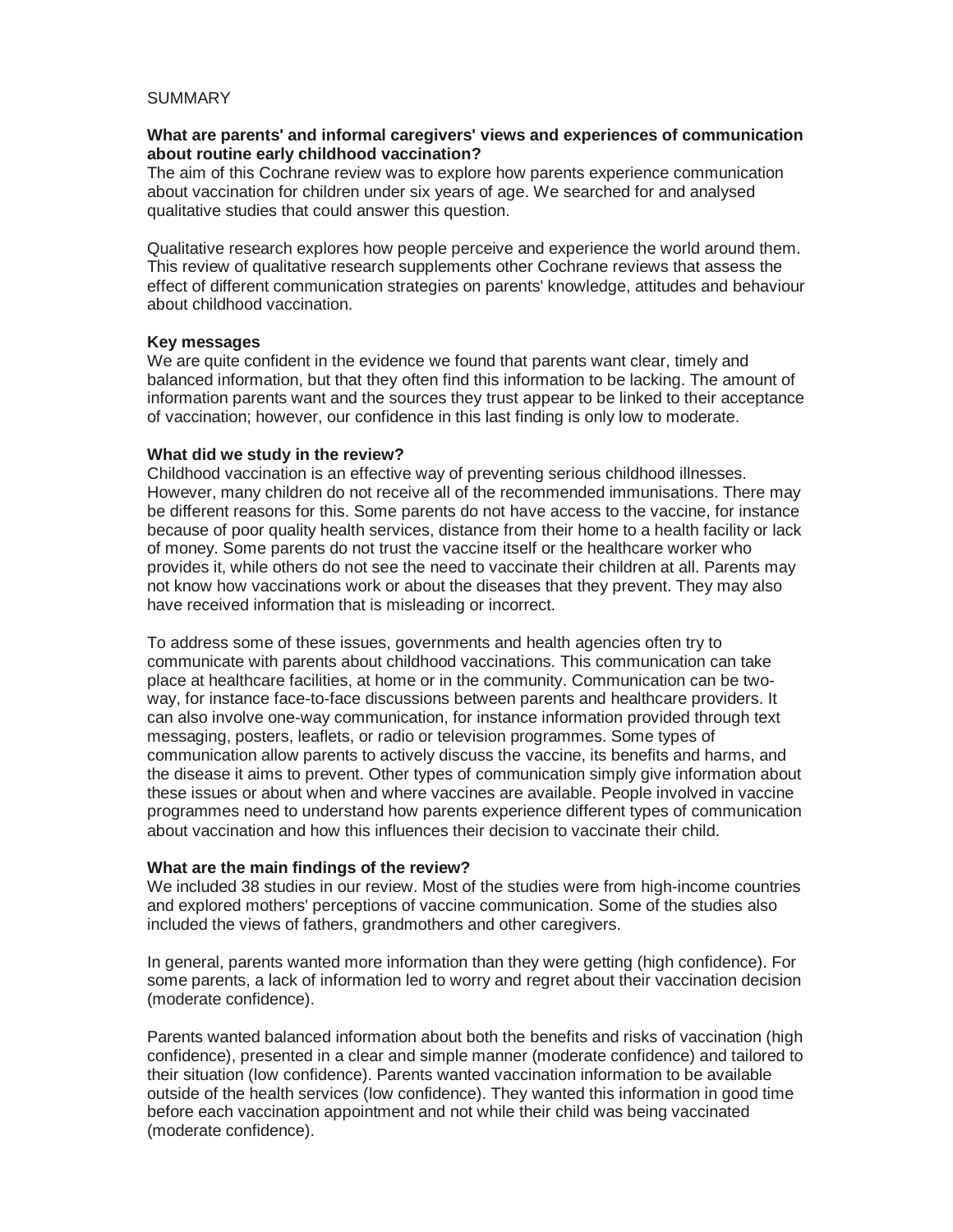Parents viewed health workers as an important source of information and had specific expectations of their interactions with them (high confidence). Poor communication and negative relationships with health workers sometimes impacted on vaccination decisions (moderate confidence).

Parents generally found it difficult to know which vaccination information source to trust and found it difficult to find information that they felt was unbiased and balanced (high confidence).

The amount of information parents wanted and the sources they felt they could trust seem to be linked to their acceptance of vaccination, with parents who were more hesitant wanting more information (low to moderate confidence).

#### **How up-to-date is this review?**

We searched for studies published before 30 August 2016.

#### [Read more about this review](http://www.cochrane.org/CD011787/COMMUN_what-are-parents-and-informal-caregivers-views-and-experiences-communication-about-routine-early)

#### **Continuous Support for Women During Childbirth**

(Bohren, Hofmeyr, Sakala, Fukuzawa, & Cuthbert 2017)

#### SUMMARY

#### **What is the issue?**

In the past, women have been cared for and supported by other women during labour and birth, and have had someone with them throughout, which we call 'continuous support'. However, in many countries more women are giving birth in hospital rather than at home. This has meant continuous support during labour has become the exception rather than the norm. The aim of this Cochrane Review was to understand the effect of continuous support on a woman during labour and childbirth, and on her baby. We collected and analysed all relevant studies to answer this question (search date: October 2016).

#### **Why is this important?**

Research shows that women value and benefit from the presence of a support person during labour and childbirth. This support may include emotional support (continuous presence, reassurance and praise) and information about labour progress. It may also include advice about coping techniques, comfort measures (comforting touch, massage, warm baths/showers, encouraging mobility, promoting adequate fluid intake and output) and speaking up when needed on behalf of the woman. Lack of continuous support during childbirth has led to concerns that the experience of labour and birth may have become dehumanised.

Modern obstetric care frequently means women are required to experience institutional routines. These may have adverse effects on the quality, outcomes and experience of care during labour and childbirth. Supportive care during labour may enhance physiological labour processes, as well as women's feelings of control and confidence in their own strength and ability to give birth. This may reduce the need for obstetric intervention and also improve women's experiences.

#### **What evidence did we find?**

We found 26 studies that provided data from 17 countries, involving more than 15,000 women in a wide range of settings and circumstances. The continuous support was provided either by hospital staff (such as nurses or midwives), or women who were not hospital employees and had no personal relationship to the labouring woman (such as doulas or women who were provided with a modest amount of guidance on providing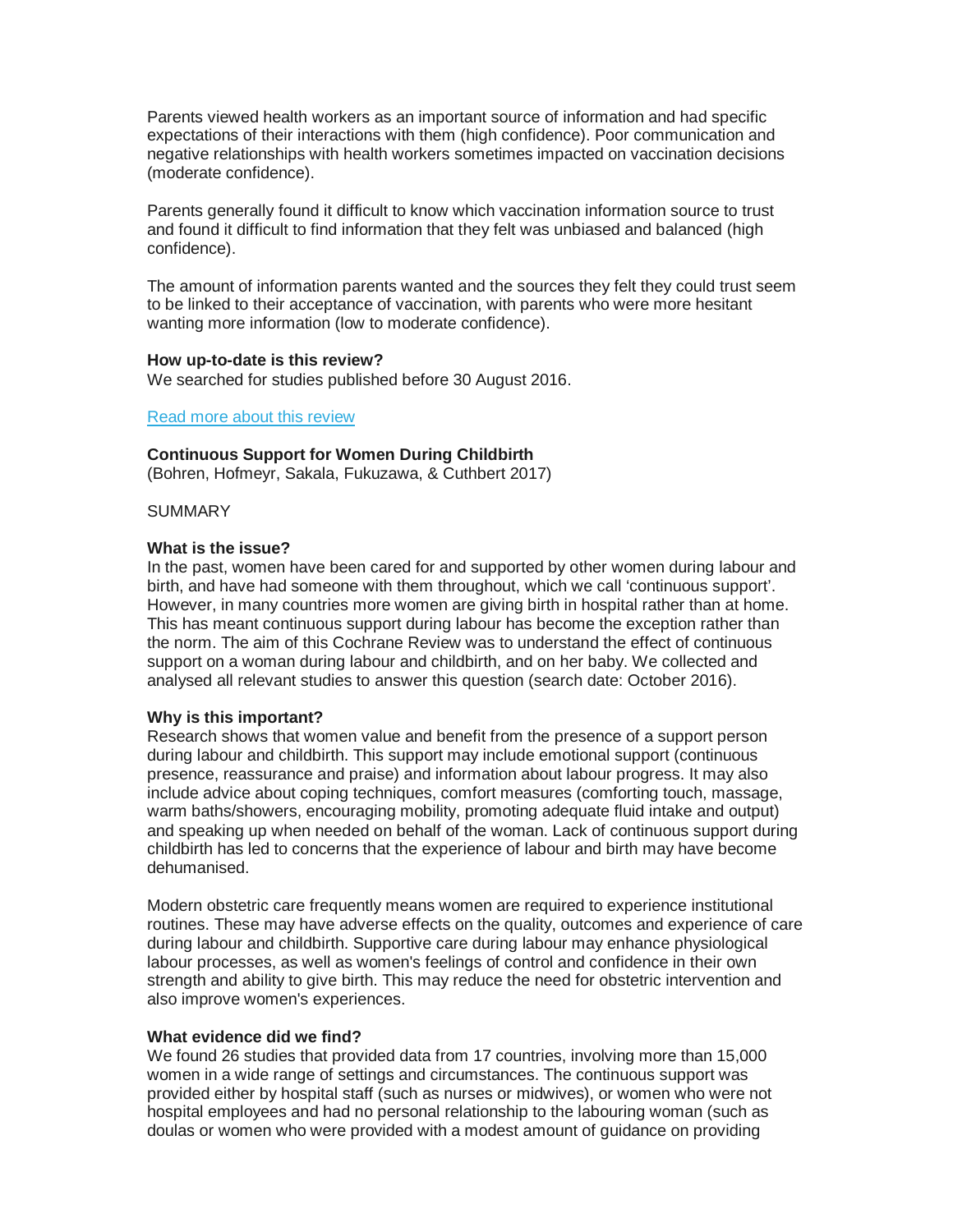support). In other cases, the support came from companions of the woman's choice from her own network (such as her partner, mother, or friend).

Women who received continuous labour support may be more likely to give birth 'spontaneously', i.e. give birth vaginally with neither ventouse nor forceps nor caesarean. In addition, women may be less likely to use pain medications or to have a caesarean birth, and may be more likely to be satisfied and have shorter labours. Postpartum depression could be lower in women who were supported in labour, but we cannot be sure of this due to the studies being difficult to compare (they were in different settings, with different people giving support). The babies of women who received continuous support may be less likely to have low five-minute Apgar scores (the score used when babies' health and well-being are assessed at birth and shortly afterwards). We did not find any difference in the numbers of babies admitted to special care, and there was no difference found in whether the babies were breastfed at age eight weeks. No adverse effects of support were identified. Overall, the quality of the evidence was all low due to limitations in study design and differences between studies.

#### **What does this mean?**

Continuous support in labour may improve a number of outcomes for both mother and baby, and no adverse outcomes have been identified. Continuous support from a person who is present solely to provide support, is not a member of the woman's own network, is experienced in providing labour support, and has at least a modest amount of training (such as a doula), appears beneficial. In comparison with having no companion during labour, support from a chosen family member or friend appears to increase women's satisfaction with their experience. Future research should explore how continuous support can be best provided in different contexts.

#### [Read more](http://www.cochrane.org/search/site/Continuous%20Support%20for%20Women%20During%20Childbirth)

**"Tummy Time" for Motor Skills Development in Infants with Down Syndrome** (Province of Ontario Neurodevelompental Disorders 2017)

#### **What is the research about?**

Children with Down Syndrome (DS) are at increased risk for many health conditions, such as heart defects and obesity, and commonly have motor development delays. Since motor skills help children interact with their surroundings, they are important to the development of learning, social, and physical skills, and emotional development. So, it is important that children with DS receive focused treatment to improve their motor skills. One type of treatment that can be used is "Tummy Time" (TT), which encourages infants to move around on their stomach (the prone position). TT allows infants to develop motor skills against gravity, which is an important part of more complex motor movements.

#### **What did the researchers do?**

The researchers wanted to see if TT improved the motor skills development of infants with DS. To do so, they formed two groups of children with DS – one group of 10 infants who started TT before 11 weeks of age, and another group of 9 infants who started TT after 11 weeks of age. This plan allowed the researchers to see if starting TT earlier vs. later affects the babies' development differently. The researchers also brought together a group of 9 older infants with DS who had not received TT in the past, to see if the treatment, in general, was more helpful than no TT at all. Parents were taught how to do TT with their infants, and throughout the study did so for 90 minutes a day over a 12-month period. To measure the effect of TT on the motor development of the infants, the Bayley III Motor Scales were used by the researchers during monthly home assessments.

#### **What did the researchers find?**

The researchers found that compared to infants with DS who did not get TT, the infants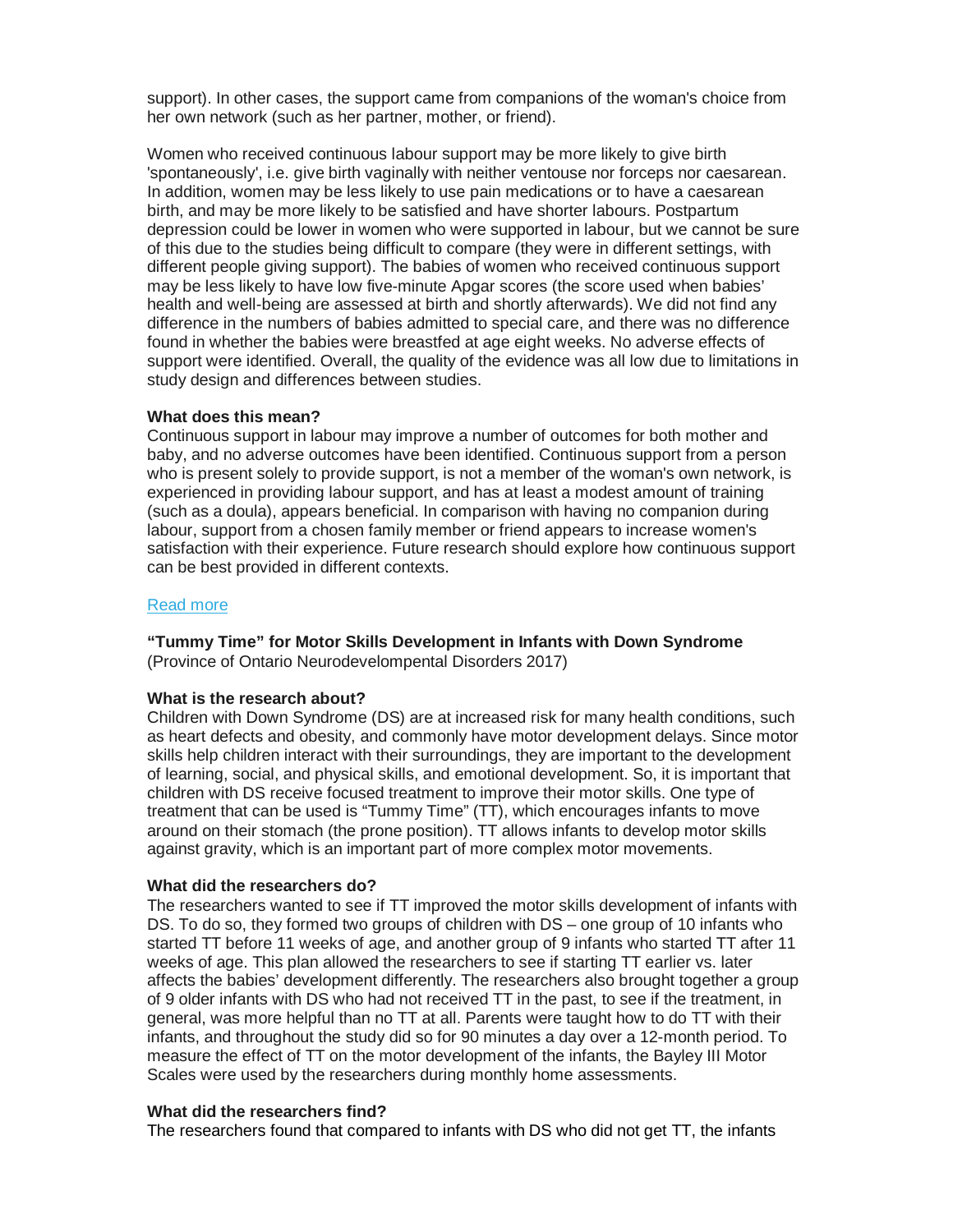who did receive the treatment showed significantly better motor development during the 12-month study period. Also, the group of infants with DS who started TT before 11 weeks of age showed better motor development than the group who started after 11 weeks. So, starting TT early during infancy may be helpful for the motor development in infants with DS.

#### **Take home message**

Infants with DS struggle to develop their motor skills, so focused treatments are needed. Although therapists could help provide Tummy Time treatments, they usually cannot spend enough time with infants to meet all their learning needs. So, early interventions that can be done by caregivers are ideal. It is important to note that further, perhaps different treatment will be needed as the babies get older and their motor skills needs become more complex.

[Read the abstract \(Wentz 2017\)](https://www.ncbi.nlm.nih.gov/pubmed/27984474)

# <span id="page-8-0"></span>**III. Current Initiatives**

#### **Some Words Can Hurt Campaign: Verbal Abuse and Children**

The first public television and Internet awareness campaign on the impact of parental verbal abuse on children in France was launched. Without realizing it, often under the influence of anger, many parents say words that hurt and can leave indelible traces.

[See the video with text in English](https://www.youtube.com/watch?v=MW-GB8Kn44s&feature=youtu.be)

# <span id="page-8-1"></span>**IV. Upcoming Events**

#### **Lamaze International Twitter Chats**

- Wellness and Mindfulness Teaching Techniques: September 28
- Advocating for Maternal Health: October 19
- Prematurity Awareness: November 16
- Teaching Postpartum/Newborn Care: December 21

#### [Learn more](http://www.lamazeinternational.org/p/cm/ld/fid=690)

#### **CAPPA's Annual Perinatal Conference**

September 29-October 1, 2017: Portland, ME

CAPPA's annual conference and convention offers the leaders in perinatal education and support current evidenced-based practices. CAPPA's annual conference is enjoyed by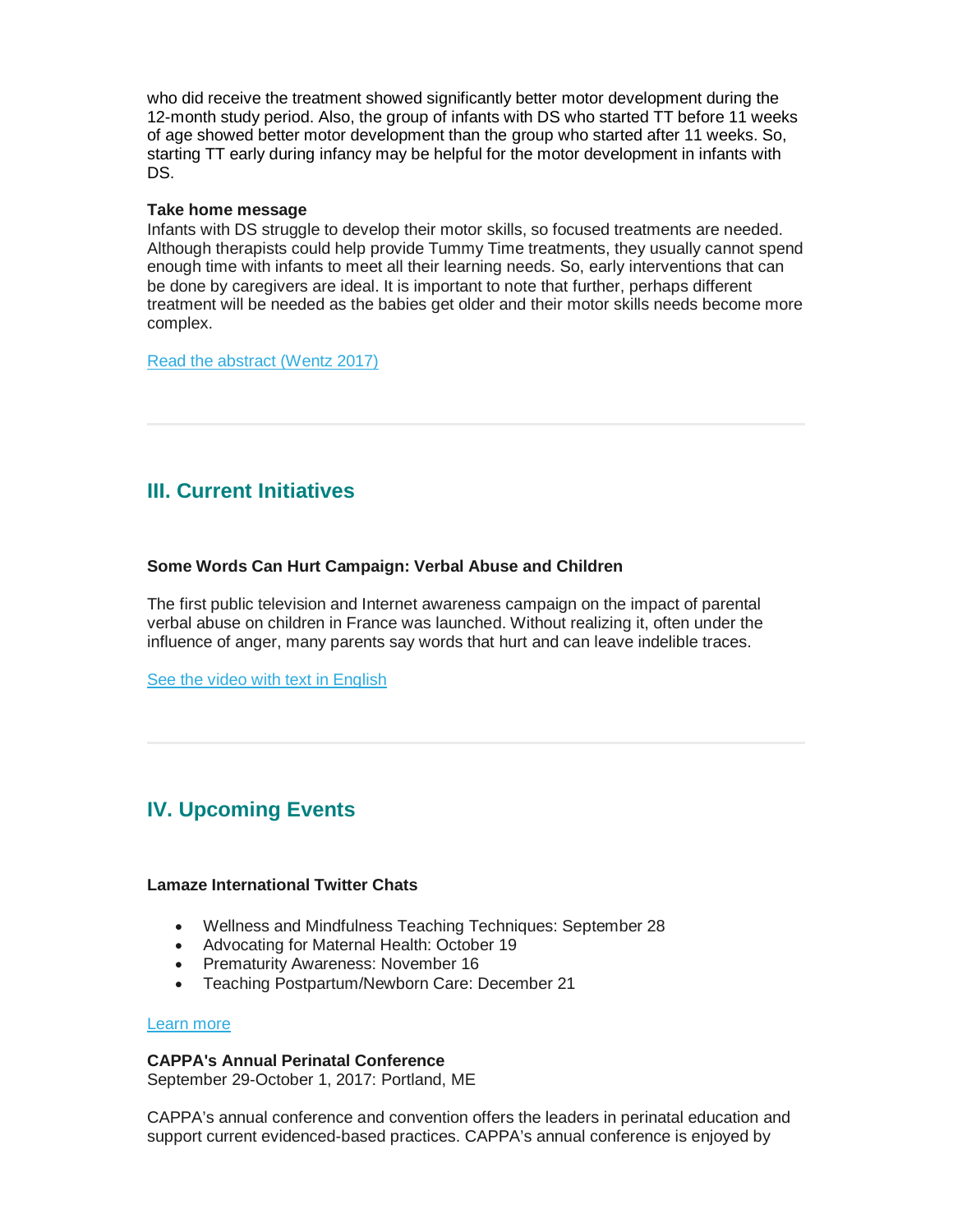doulas, childbirth educators, breastfeeding professionals, midwives, nurses, obstetricians, and others who have an interest in the prenatal and postpartum periods.

#### [Learn more](http://www.cappa.net/conference-2017)

#### **Early Childhood Education Professional Development Webinar Series 2017**

- Documenting Outdoor Play: Outdoor Learning Matters Too!: October 10
- Pedagogy of Place and Educator Attitudes: October 17
- Pillars: How Respectful Relationships, Inspiring Spaces and Constructivist Experiences Enhance Professional Practice: October 26
- Notching Up Outdoor Play: November 2
- Changing Childhoods: November 9
- The World of Coding with Children: November 21
- Winter is a Magical Time for Children's Outdoor Play: December 12

#### [Learn more about the webinars](http://www.lethbridgecollege.ca/news/events/early-childhood-education-professional-development-webinar-series-2017)

#### **Perinatal Mood Disorders: Building Communities Supporting Wellness**

October 18, 2017: Burlington

The Central West Perinatal Mood Disorders Network is hosting keynote speakers Dr. Cindy Lee Dennis and Dr. Ryan Van Lieshout. Panelists will discuss community initiatives in the morning and lived experiences in the afternoon.

#### **[Register](https://www.eventbrite.ca/e/perinatal-mood-disorders-building-communities-supporting-wellness-tickets-33258237283)**

#### **30th Anniversary of Health Promotion Ontario Conference**

November 23, 2017: Toronto

Health Promotion Ontario is hosting a conference for students, practitioners and researchers to come together and discuss issues and ideas in and around the field of health promotion. This year's conference theme is the celebration of 30 years of health promotion in Ontario. The organizer invites presentations and workshops that:

- Apply our Pan-Canadian Health Promoter Competencies into action
- Identify challenges, lessons learned and potential solutions for applying Pan-Canadian Health Promoter Competencies effectively
- Provide opportunities for attendees to participate, build skills and network

#### [Learn more](https://www.healthpromotioncanada.ca/chapters/ontario/events/hpo-conference-2017/)

### **The 8th International Research Conference on Adolescents and Adults with Fetal Alcohol Spectrum Disorder (FASD): Review, Respond and Relate – Integrating Research, Policy and Practice Around the World**

April 18-21, 2018: Vancouver

This conference will focus on addressing issues related to research on adolescents and adults with FASD. This is an area will little research, but increasing relevance as the population ages. This conference welcomes professionals, researchers, students, families and individuals with FASD.

[Learn more](http://interprofessional.ubc.ca/initiatives/adults2018/abstracts/)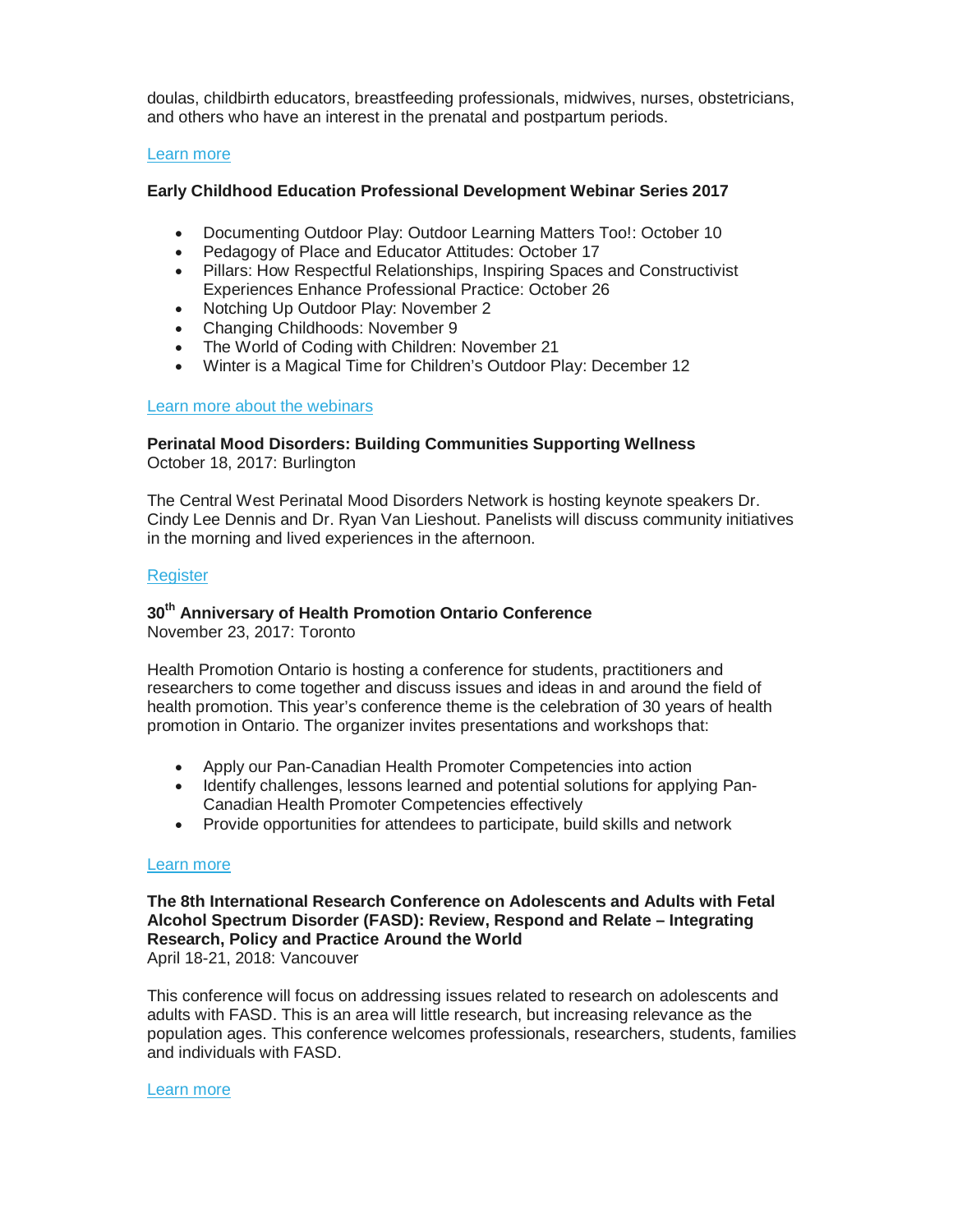## <span id="page-10-0"></span>**V. Resources**

#### **Parent Resources**

The *Being a Parent resources* are full of information and activities for parents of young children. These tips have been created for all parents, even those who are not pariticpating in the *Nobody's Perfect* program. The resources have also been translated in many languages.

- Keeping your children **[Safety Tip Sheets](http://nobodysperfect.ca/wp-content/uploads/2017/05/safety-eng-1.pdf)**
- Taking care of yourself as a **[Parent Tip Sheets](http://nobodysperfect.ca/wp-content/uploads/2017/05/parents-eng-1.pdf)**
- Keeping your child healthy **[Body Tip Sheets](http://nobodysperfect.ca/wp-content/uploads/2017/05/body-eng-1.pdf)**
- Ways to guide your child's **[Behaviour Tip Sheets](http://nobodysperfect.ca/wp-content/uploads/2017/05/behaviour-eng-1.pdf)**
- Building your child's brain **[Mind Tip Sheets](http://nobodysperfect.ca/wp-content/uploads/2017/05/mind-eng-1.pdf)**

#### [See the resources](http://nobodysperfect.ca/parents/parent-resources/)

#### **Working with Families Experiencing Separation/Divorce**

This tip sheet is designed to give service providers and parents information and practical tools about the impacts of separation/divorce on children and positive approaches to becoming effective co-parents.

Download the tip sheet in [English,](https://www.bccf.ca/media/uploads/resources_pdf/co-parenting-tipsheets_2017.pdf) [Punjabi,](https://www.bccf.ca/static/media/uploads/Tip%20Sheets/co-parenting-tipsheetspun.pdf) [Spanish,](https://www.bccf.ca/static/media/uploads/Tip%20Sheets/co-parenting-tipsheetsspan.pdf) [Simplified Chinese](https://www.bccf.ca/static/media/uploads/Tip%20Sheets/co-parenting-tipsheetssch.pdf) and [Tagalog](https://www.bccf.ca/static/media/uploads/Tip%20Sheets/co-parenting-tipsheetstag.pdf)

#### **Social Determinants of Health (SDOH) Map**

Public Health Ontario launched an online interactive tool that shows the distribution of upstream social determinants of health across the province, Local Health Integration Networks (LHIN) and public health units (PHU). Using data from the Ontario Marginalization Index and Statistics Canada, the Map allows you to view indicators including: income, employment, housing, government support, and immigration and ethnicity. The new tool is customizable so you can conduct your own analysis and comparison. The Map allows you to:

- select the indicators that are most relevant for your work
- outline the data specific to your LHIN and/or PHU boundary
- compare two indicators directly on the Map
- download the raw data to do your own analysis

View the [Social Determinants of Health \(SDOH\) Map](http://elink.clickdimensions.com/c/4/?T=ODE4Nzc0NDE%3AMDItYjE3MjcxLWFkNTJhM2JhYWVhYTRlMzA5MzE2ZjE0MmRhZjEyMzgw%3AbS5ib3N0b24tbWNjcmFja2VuQGhlYWx0aG5leHVzLmNh%3AY29udGFjdC1lNWVlN2YxZmIyYzJlNDExOTFmMTAwNTA1NjllMDAwOS1mZWMzMjcyNjhjZWY0MTc4ODQ2NDE0ZjIzYzI0ZGMzNw%3AZmFsc2U%3AMA%3A%3AaHR0cDovL3d3dy5wdWJsaWNoZWFsdGhvbnRhcmlvLmNhL2VuL0RhdGFBbmRBbmFseXRpY3MvTWFwcy9QYWdlcy9Tb2NpYWwtRGV0ZXJtaW5hbnRzLW9mLUhlYWx0aC5hc3B4P19jbGRlZT1iUzVpYjNOMGIyNHRiV05qY21GamEyVnVRR2hsWVd4MGFHNWxlSFZ6TG1OaCZyZWNpcGllbnRpZD1jb250YWN0LWU1ZWU3ZjFmYjJjMmU0MTE5MWYxMDA1MDU2OWUwMDA5LWZlYzMyNzI2OGNlZjQxNzg4NDY0MTRmMjNjMjRkYzM3JmVzaWQ9ZWVjMzgxNjQtYzNhMi1lNzExLWEzOTMtMDA1MDU2OWUwMDA5&K=JMcfTTVd34JPUY6aEMugyA)

<span id="page-10-1"></span>**VI. Featured Resources by the** *Best Start Resource Centre*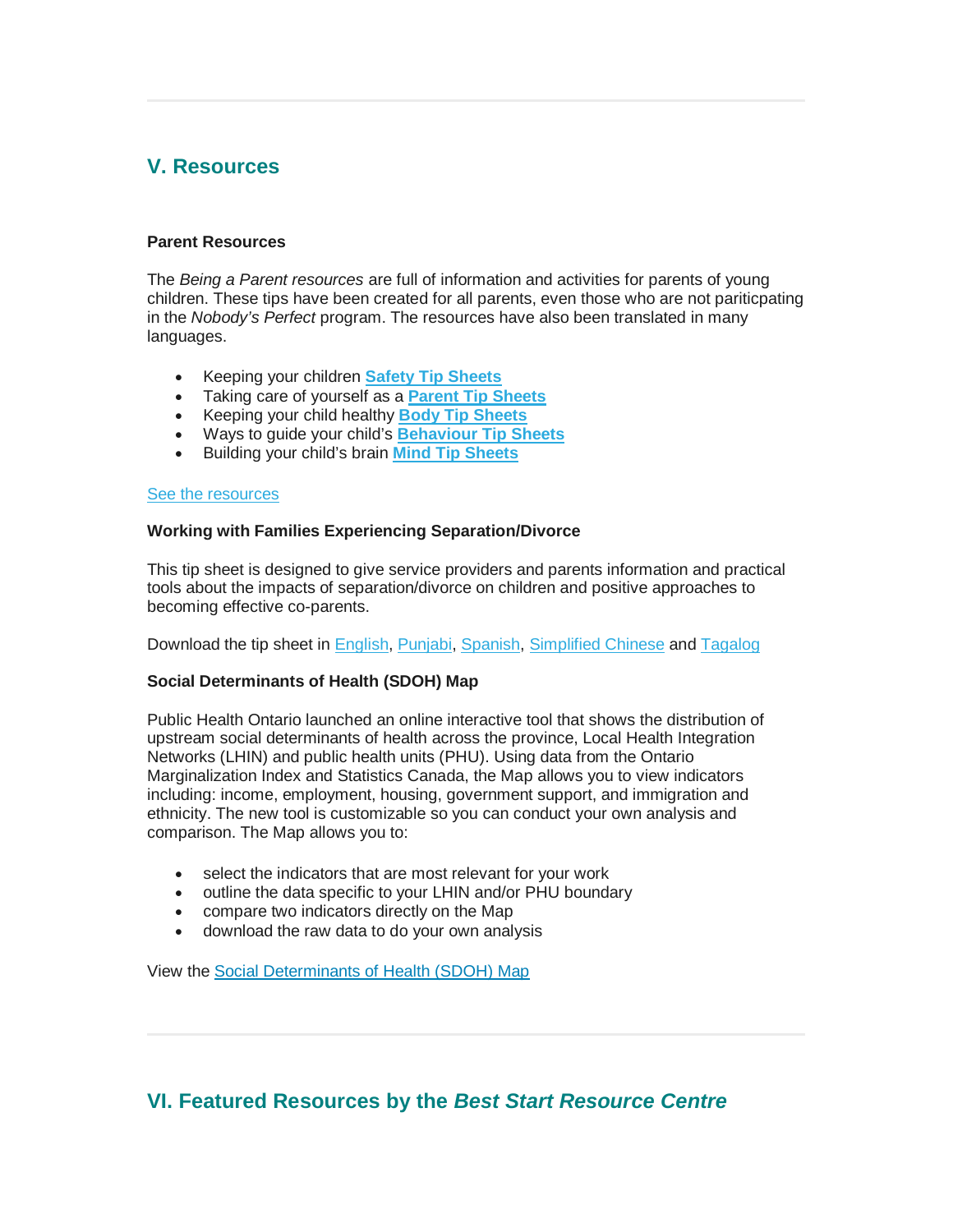

# **Targeted Supports for Ontario** Populations with<br>Lower Rates of Breastfeeding  $2013 - 2016$

 $\mathcal{P}_{\text{Ontario}}$ 



#### **Atuaqsijut: Following the Path Sharing Inuit Specific Ways**

Resource for Service Providers Who Work With Parents of Inuit Children in Ontario

This resource provides Inuit specific knowledge and cultural practices regarding pregnancy and parenting. It shares best practices for service providers who work with biological, foster, and adoptive parents of Inuit children aged 0 to 6 years old. It offers information for southern service providers on the many challenges and opportunities for Inuit and non-Inuit parents raising young Inuit children in Ontario.

[Available in PDF](https://www.beststart.org/cgi-bin/commerce.cgi?search=action&category=AB1A&advanced=yes&sortkey=sku&sortorder=descending)

#### **Targeted Supports for Ontario Populations with Lower Rates of Breastfeeding**

As part of a comprehensive strategy to address childhood obesity in Ontario, Health Nexus was funded by the Government of Ontario to offer targeted breastfeeding supports to populations with lower rates of breastfeeding and carried out by the Best Start Resource Centre, a key program of Health Nexus. This project was initiated in December 2013 and wrapped up in March 2016. This online report summarizes the project strategies and results as well as recommendations to build on this investment and further support breastfeeding services in Ontario.

Available in PDF in [English](https://www.beststart.org/cgi-bin/commerce.cgi?search=action&category=B00E&advanced=yes&sortkey=sku&sortorder=descending) and [French](https://www.beststart.org/cgi-bin/commerce.cgi?search=action&category=B00F&advanced=yes&sortkey=sku&sortorder=descending)

#### **Feeding Your Baby - A Guide to Help You Introduce Solid Foods**

This guide for parents provides information about feeding their baby from six months to one year. It has information and answers questions they may have about breastfeeding and starting solid foods.

Available in print in [English](https://www.beststart.org/cgi-bin/commerce.cgi?preadd=action&key=D12-E) and [French.](https://www.beststart.org/cgi-bin/commerce.cgi?preadd=action&key=D12-F) Available in PDF in [English,](https://www.beststart.org/cgi-bin/commerce.cgi?preadd=action&key=D12-E) [French,](https://www.beststart.org/cgi-bin/commerce.cgi?preadd=action&key=D12-F) [Arabic,](https://www.beststart.org/cgi-bin/commerce.cgi?preadd=action&key=D12-E) [Chinese \(Simplified\), Cree, Hindi, Ojibwe,](https://www.beststart.org/cgi-bin/commerce.cgi?preadd=action&key=D12-E) [Punjabi, Spanish, Tagalog, Tamil,](https://www.beststart.org/cgi-bin/commerce.cgi?preadd=action&key=D12-E) and [Urdu.](https://www.beststart.org/cgi-bin/commerce.cgi?preadd=action&key=D12-E)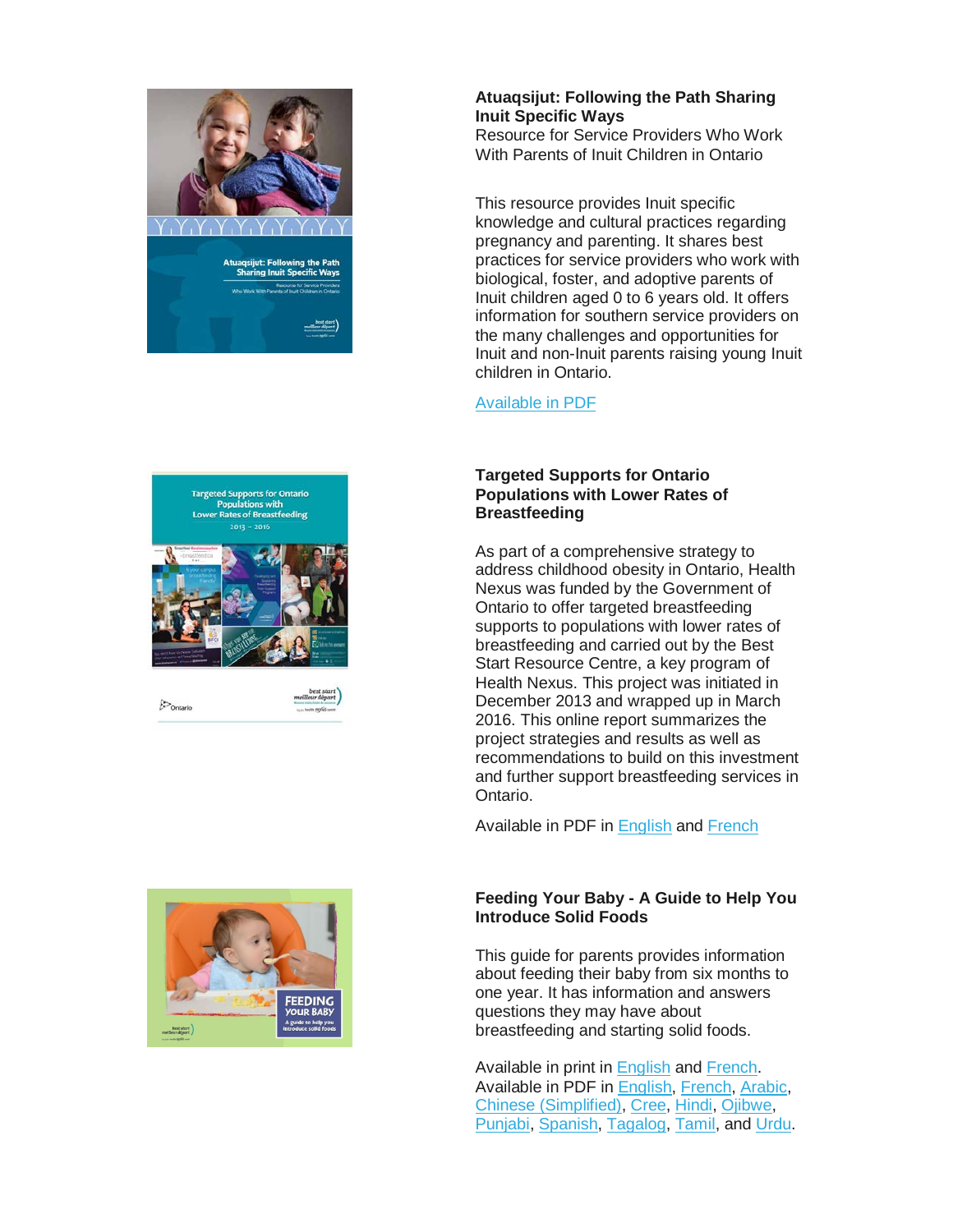

## by/par health nexus santé

180 Dundas Street West, Suite 301, Toronto, ON M5G 1Z8

Telephone: (416) 408-2249 | Toll-free: 1-800-397-9567 | Fax: (416)

408-2122

E-mail: [beststart@healthnexus.ca](mailto:beststart@healthnexus.ca?subject=Contact%20Us)



[Subscribe to this bulletin](mailto:mnchp@healthnexus.ca?subject=Subscribe%20to%20MNCHP%20bulletin%20and%20network) [Unsubscribe from this list](mailto:mnchp@healthnexus.ca?subject=Subscribe%20to%20MNCHP%20bulletin%20and%20network)

[Learn more about MNCHP Network](http://lists.beststart.org/listinfo.cgi/mnchp-beststart.org) [Submit items for MNCHP Bulletins](mailto:mnchp@healthnexus.ca) [Manage your subscription and access the archives](http://lists.beststart.org/listinfo.cgi/mnchp-beststart.org)

# **Stay connected!**

- The free weekly **[Ontario Health Promotion E-mail bulletin \(OHPE\)](http://www.ohpe.ca/)** offers a digest of news, events, jobs, feature articles on health promotion issues, resources, and much more, to those working in health promotion.
- **[Click4HP](https://listserv.yorku.ca/archives/click4hp.html)** is an international dialogue on health promotion. Participants exchange views on issues and ideas, provide leads to resources, and ask questions about health promotion.
- **[The Maternal Newborn and Child Health Promotion \(MNCHP\) Network](http://lists.beststart.org/listinfo.cgi/mnchp-beststart.org) -** A province-wide electronic forum for service providers working to promote preconception, prenatal and child health.
- **[Ontario Prenatal Education Network](http://fluidsurveys.com/surveys/ohpe/subscriptionsopen2015-2016/) -** A space where professionals can share information and resources, ask questions and collaborate with peers on topics related to prenatal education.
- **[Health Promotion Today](http://en.healthnexus.ca/)** 0ur blog keeps you informed of news and topics related to health promotion.
- **[The Best Start Indigenous Sharing Circle \(BSASC\) Network](http://lists.beststart.org/listinfo.cgi/bsasc-beststart.org)** is a distribution list designed for service providers working with Aboriginal Peoples in areas of preconception, prenatal and child